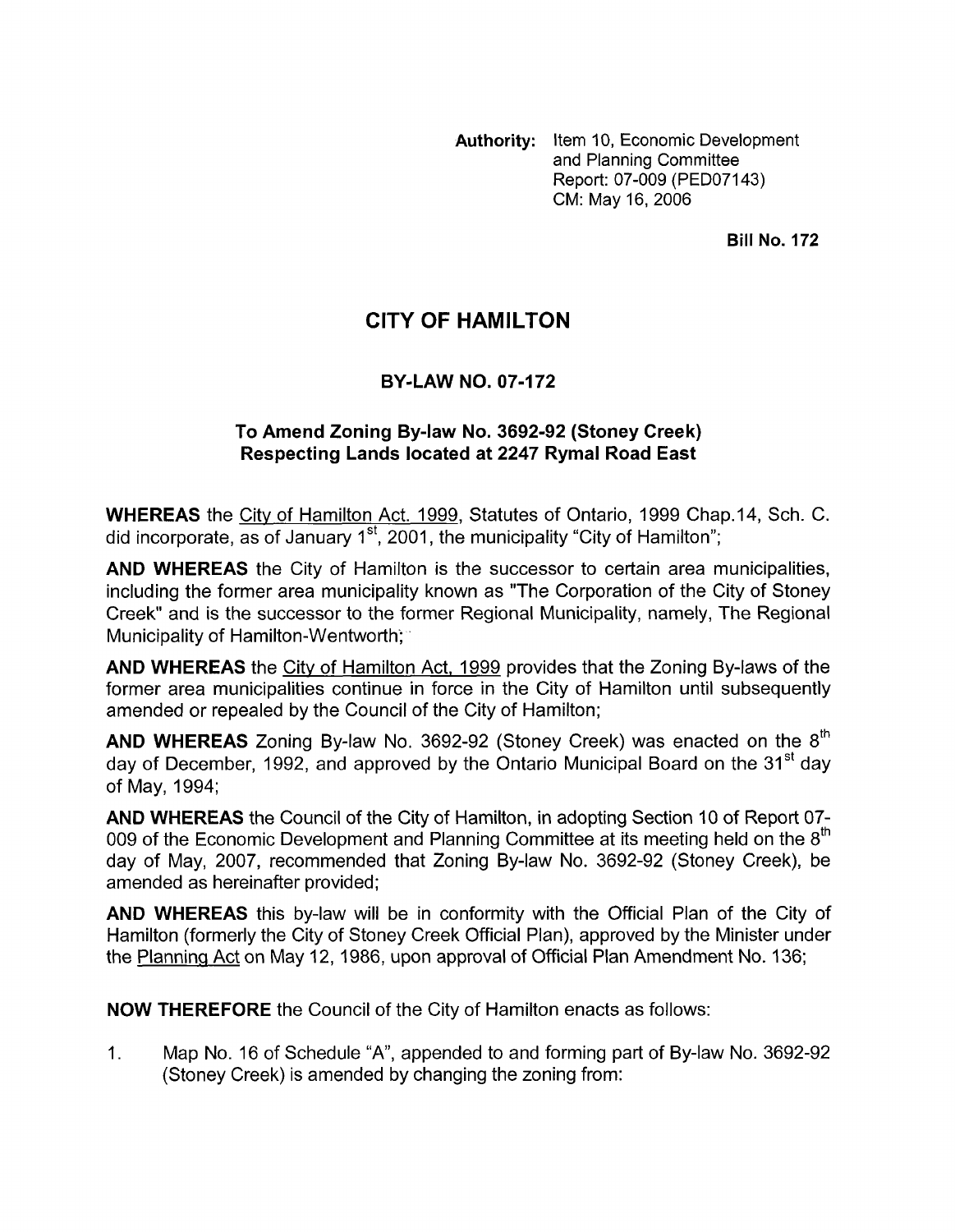### **Bylaw Respecting Lands located at 2247 Rymal Road East**

- (a) The Highway Commercial (Holding) "HC-3(H)" Zone to the General Commercial "GC-54" Zone, Block 1; and,
- (b) The Highway Commercial "HC" Zone to the General Commercial "GC-54" Zone, Block 2,

the extent and boundaries of which are shown on a plan hereto annexed as Schedule "A".

2. That Subsection 8.3.8, "Special Exemptions" of Section 8.3, General Commercial "GC" Zone, of Zoning By-law No. 3692-92, be amended by adding a new special exemption, "GC-54", as follows:

#### **"GC-54 2247 Rymal Road East, Schedule** "A", **Map No. 16**

Notwithstanding permitted use (aq) in Section 8.3.2 of the General Commercial "GC" Zone, on those lands zoned "GC-54" by this Bylaw, the following shall be permitted: Dwelling units and home occupations provided such units are located together with a permitted commercial use within the same building and are not located on the ground floor, or in the cellar or basement.

Notwithstanding the provisions of paragraphs (e), (f), (9) 2., (i) and (j) of Section 8.3.3 of the General Commercial "GC" Zone, on those lands zoned "GC-54" by this By-law, the following provisions shall apply: the minimum rear yard abutting a residential zone shall be 18 metres; the maximum building height shall be 15 metres; the minimum landscaped strip width abutting any zone other than a commercial or industrial zone shall be 6 metres; 1 parking space per 30 square metres of gross floor area or fraction thereof shall be required; and, a minimum of 1 loading space shall be provided.

Notwithstanding paragraph b) of Section 4.10.3 "Dimensions of Parking Spaces, the minimum parking space size shall be 2.75 metres by 5.8 metres; and paragraph a) of Section 4.10.5 "Access to Parking Spaces", the minimum direct access driveway width for the rear parking spaces shall be 4.5 metres."

3. No building or structure shall be erected, altered, extended or enlarged, nor shall any building or structure or part thereof be used, nor shall any land be used, except in accordance with the General Commercial "GC" Zone provisions, subject to the special provisions referred to in Section 2.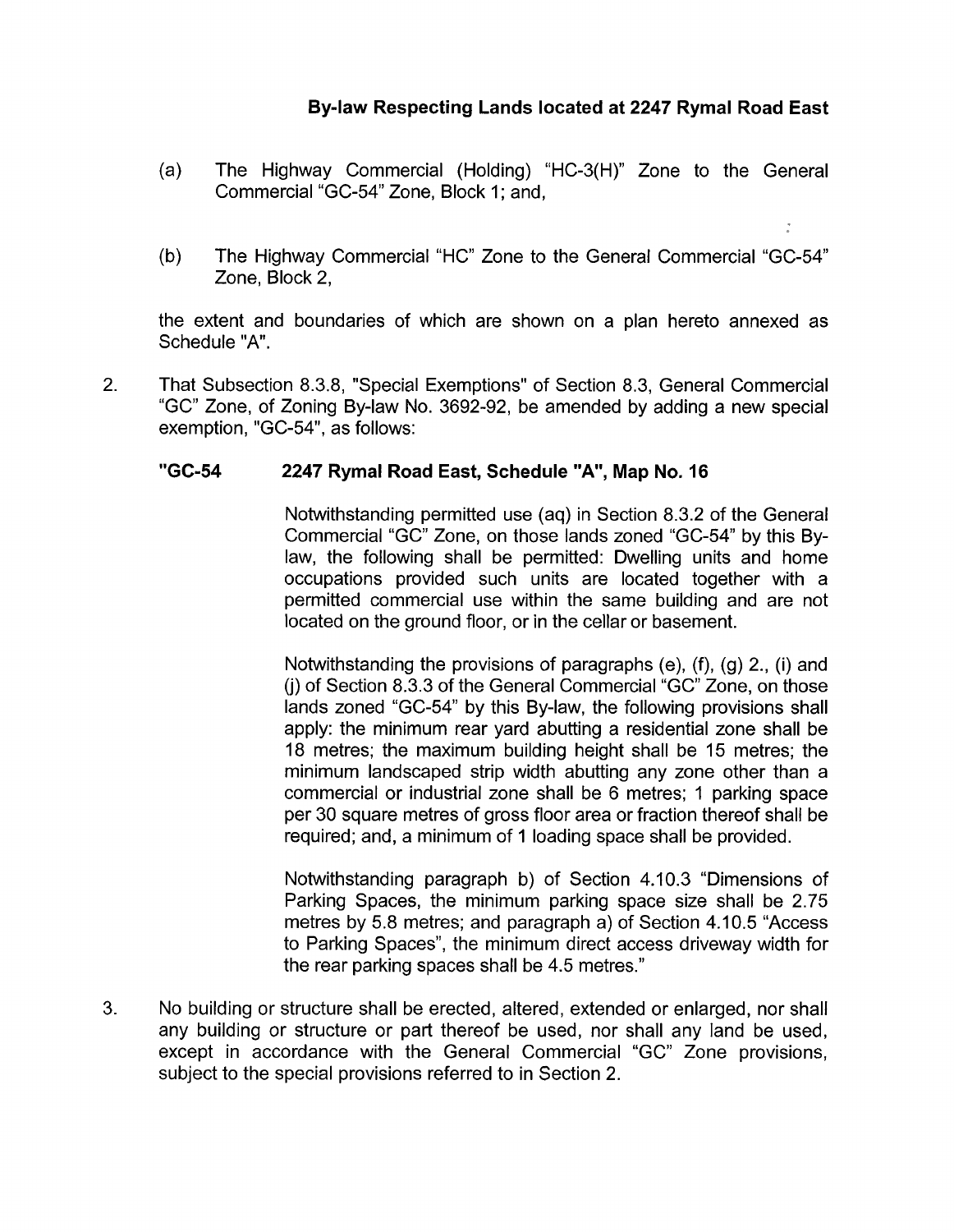## **Bylaw Respecting Lands located at 2247 Rymal Road East**

**4.** The Clerk is hereby authorized and directed to proceed with the giving of notice of the passing of this By-law, in accordance with the Planninq Act

**PASSED and ENACTED** this 30<sup>th</sup> day of May, 2007.

ress *-.I*  Fred Eisenberger

Fred Eisenberger **I**<br>Mayor *Letting City Clerk* 

 $\frac{1}{2}$ 

ZAC-06-101